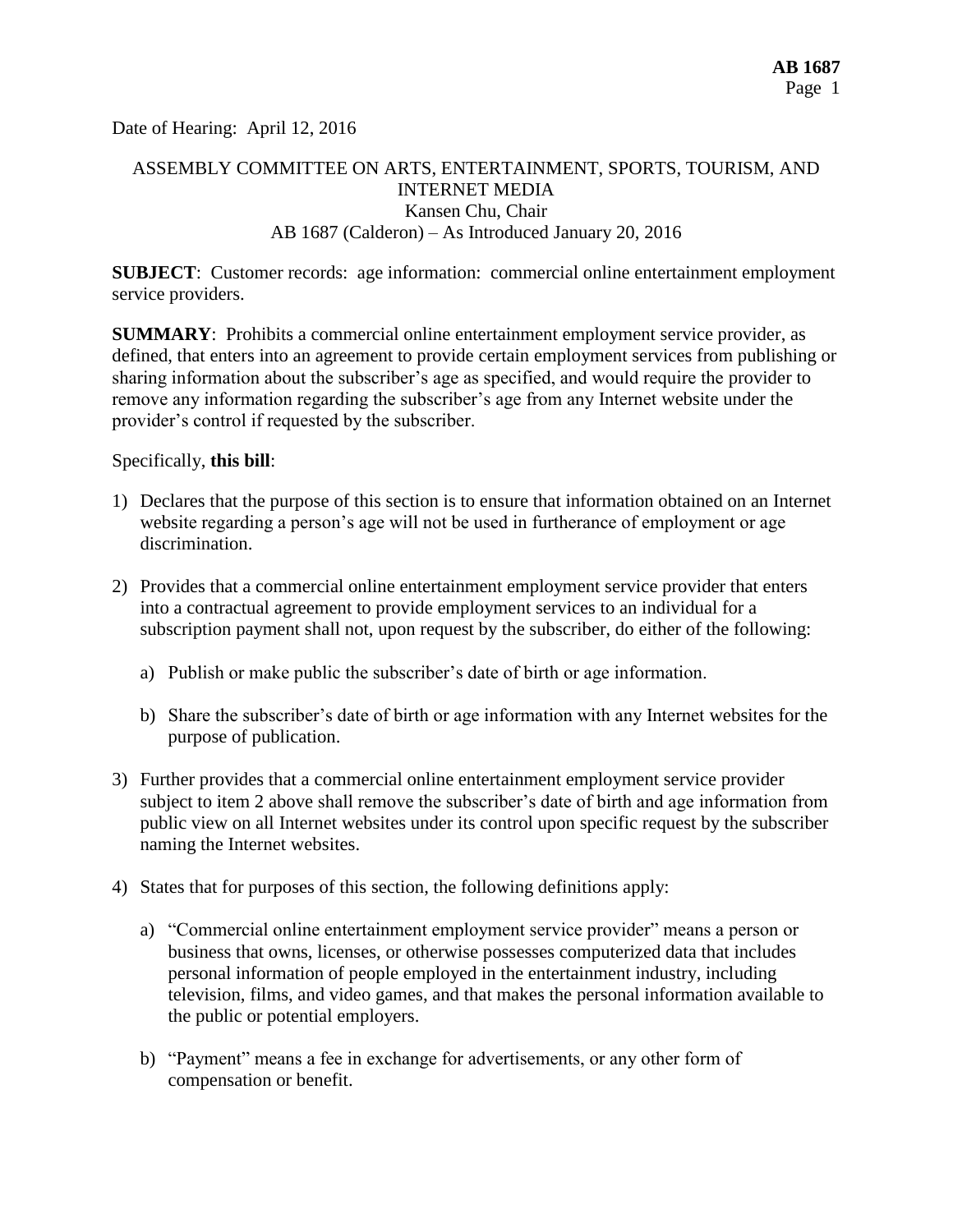- c) "Provide employment services" means post resumes, photographs, or other information about a job applicant when one of the purposes is to provide individually identifiable information to a prospective employer.
- 5) Makes related findings and declarations.

## **EXISTING LAW:**

1) Prohibits employment discrimination based on race or color; religion; national origin or ancestry, physical disability; mental disability or medical condition; marital status; sex or sexual orientation; age, with respect to persons over the age of 40; and pregnancy, childbirth, or related medical conditions.

Applies the above stated prohibitions to employment discrimination covering employers, labor organizations, employment agencies, apprenticeship programs and any person or entity who aids, abets, incites, compels, or coerces the doing of a discriminatory act. (Government 12900 et seq.)

2) States that all persons within the jurisdiction of this state are free and equal and no matter what their sex, race, color, religion, ancestry, national origin, disability, or medical condition and are entitled to the full and equal accommodations, advantages, facilities, privileges, or services in all business establishments of every kind whatsoever. [Civil Code Section 51(b).]

## **FISCAL EFFECT**: Unknown.

## **COMMENTS**:

1) *Author & sponsor's statement of need for legislation: Existing laws against age discrimination need shoring up in the online employment environment*. According to the author, "Age discrimination in employment is against both federal and state law. In California the relevant statutes are the California Fair Employment and Housing Act (FEHA) and the Unruh Civil Rights Act. Sadly, despite these laws age discrimination continues to exist and is facilitated through public distribution of potential job applicant's birth and age information via commercial online employment service providers."

The Screen Actors Guild/American Federation of Television and Radio Artists (SAG-AFTRA) are the sponsors of this legislation and have written the committee to say, "Under California's FEHA, an employer is generally prohibited from asking the age of a job applicant until a bone fide offer of employment is made. However, since the advent of the internet and social media, employment referral websites designed for the use of casting professionals and others have provided access online to birthdate information which would be illegal for employers to seek in hard copy. Once having this information, they may discriminate against the job seeker on the basis of age without it being traced."

Additionally, the author point out that clarification of the law is needed due to the "complicating factor in the fight against age discrimination in Hollywood which is the notion that artistic freedom provides a haven from antidiscrimination laws. Indeed the law recognizes a defense against charges of discrimination for a bona fide occupational qualification (BFOQ) which would allow for a man to be cast in the role of a husband, or a child to be cast in the role of a school girl." However, the author contends that, "anyone who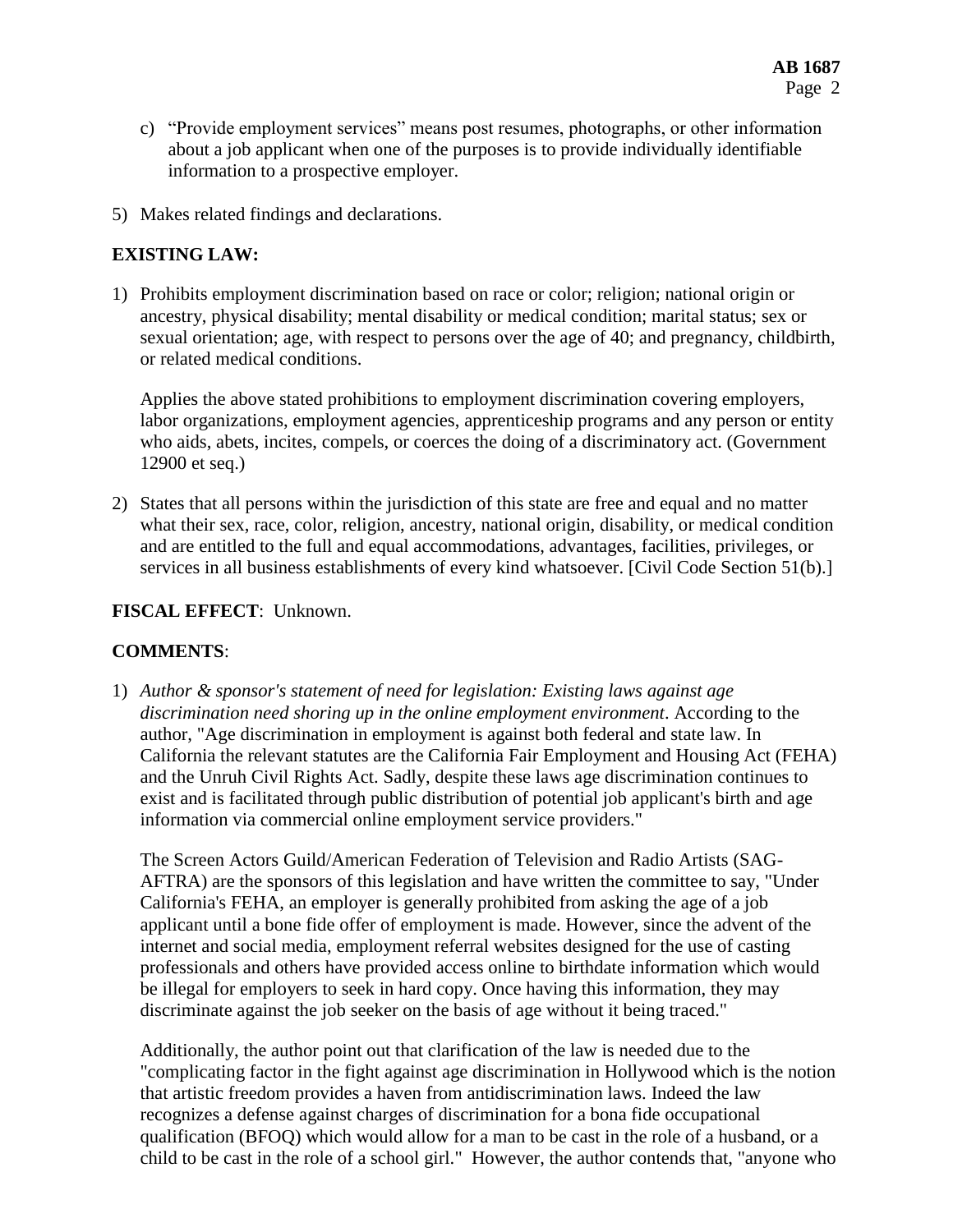has ever seen Glee or 21 Jump Street knows we are not looking at high school aged actors, and famously Olivia Newton-John was 29 when she starred as high school cheerleader Sandy in the movie Grease. Therefore, the true question posed under the age discrimination BFOQ is what age can an actor play – not what year are they born."

SAG-AFTRA adds, "In the case of actors, an employer casting a part may make a decision based on how young or old the actor looks but may not exclude the actor from trying out for the part simply because of his or her biological age. In other words, an actor's biological age cannot be a bar to applying for the part. We all know that frequently actors play the role of persons that are different from their true biological age. After all, the essence of acting is creating an illusion."

2) *Age discrimination remains a stubborn problem.* According to studies, the recent economic downturn now known as the Great Recession led to large increases in unemployment rates and unemployment durations for workers of all ages, but duration of unemployment rose far more for older workers than for younger workers. Statistics from the U.S. Equal Employment Opportunity Commission show that from 2006-2013, age discrimination claims rose 38%. The AARP reports that, "Age [discrimination](http://www.aarp.org/work/on-the-job/info-07-2013/age-discrimination-employment-act.html) claims have been on the rise since 1997, when 15,785 reports were filed, according to the Equal Employment Opportunity Commission. Last year, 21,396 claims were recorded. Not every lawsuit is valid, experts say. Many are settled without assigning blame. Companies are sometimes hamstrung by the law from giving their side of the story in age discrimination cases. On the other hand, consumer advocates and lawyers say recorded claims represent only a slice of the total number of workers who get pushed out of a job because they are older. One possible reason for the trend: an aging population. More than 20% of workers in the United States, some 33 million, are age 55 and up, according to the Bureau of Labor Statistics." *(Forced Out, Older Workers Are Fighting Back*, by Carole Fleck, AARP Bulletin, May 2014, [http://www.aarp.org/work/on-the-job/info-2014/workplace-age-discrimination](http://www.aarp.org/work/on-the-job/info-2014/workplace-age-discrimination-infographic.html)[infographic.html,](http://www.aarp.org/work/on-the-job/info-2014/workplace-age-discrimination-infographic.html) accessed April 22, 2015.)

Even the fear of age discrimination is troubling in the entertainment industry, where one woman sued Internet Movie Database (IMDb), an online cast and crew employment referral site used by the entertainment community, for revealing her age. In her complaint, the plaintiff pointed out that, "one is perceived to be 'over-the-hill,' when approaching 40 in Hollywood." She further alleges that age is such a powerful employment screening factor, it is nearly impossible for an up-and-coming actress, such as the Plaintiff, to get work as she is thought to have less of an "upside" therefore casting directors, producers, directors, agents/managers, etc. do not give her the same opportunities, regardless of her appearance and talent.

3) *Long arm jurisdiction of California: Purposeful availment and sufficient minimum contacts.*  This measure is targeted at commercial online employment services, some of which are located outside of California. In order for one state to assert jurisdiction over a business located in another state, the law requires that there be sufficient minimum contacts, (e.g. contracts, directed advertisements or customers) for the assertion of jurisdiction to be found reasonable. The [United States Supreme Court](http://en.wikipedia.org/wiki/United_States_Supreme_Court) has decided a number of cases that have established and refined the principle that it is unfair for a court to assert jurisdiction over a party unless that party's contacts with the state in which that court sits are such that the party "could reasonably expect to be hauled into court" in that state. This jurisdiction must "not